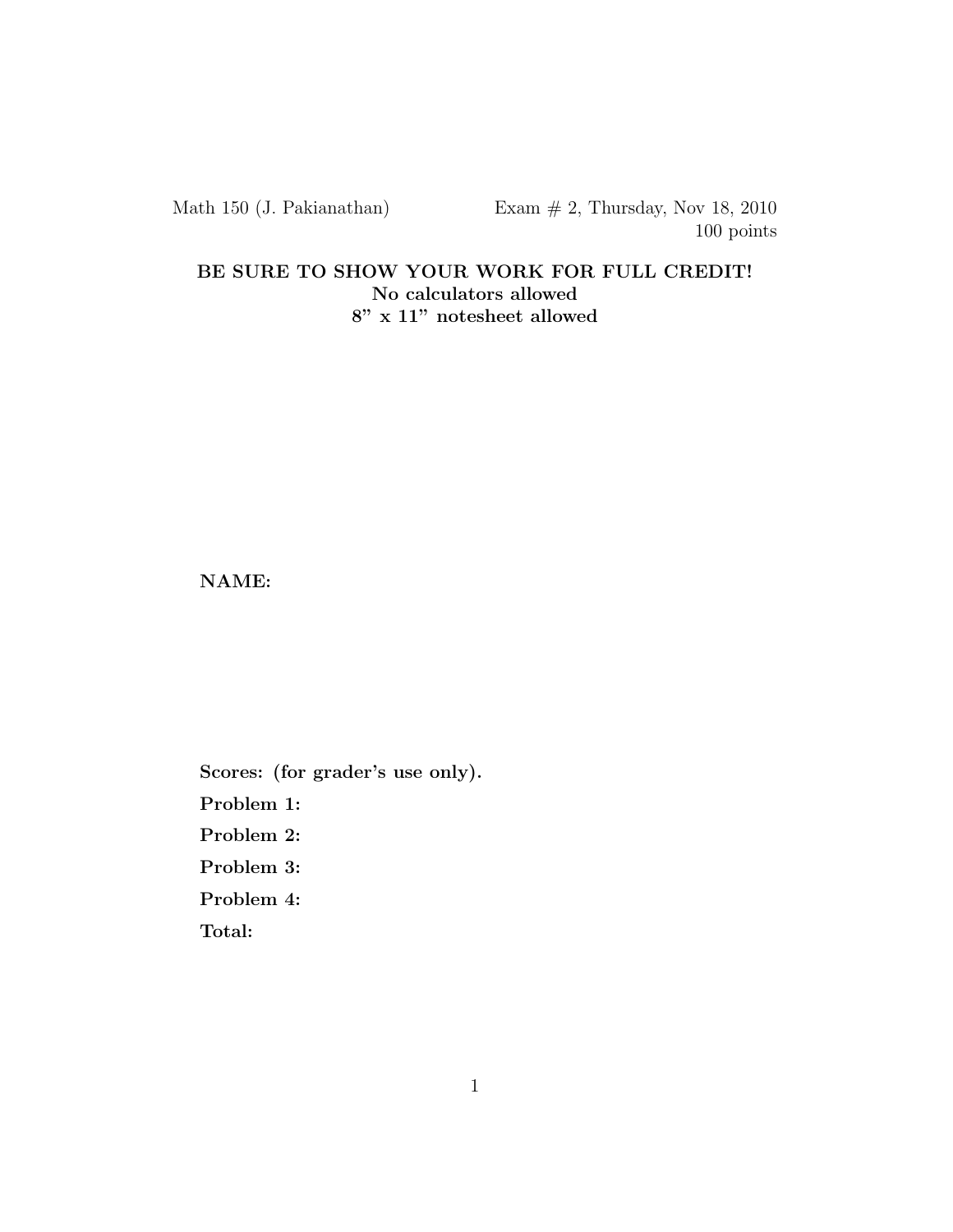(a)[6 points] Find the prime factorization for 630.

(b)[6 points] Find gcd(5040,1000).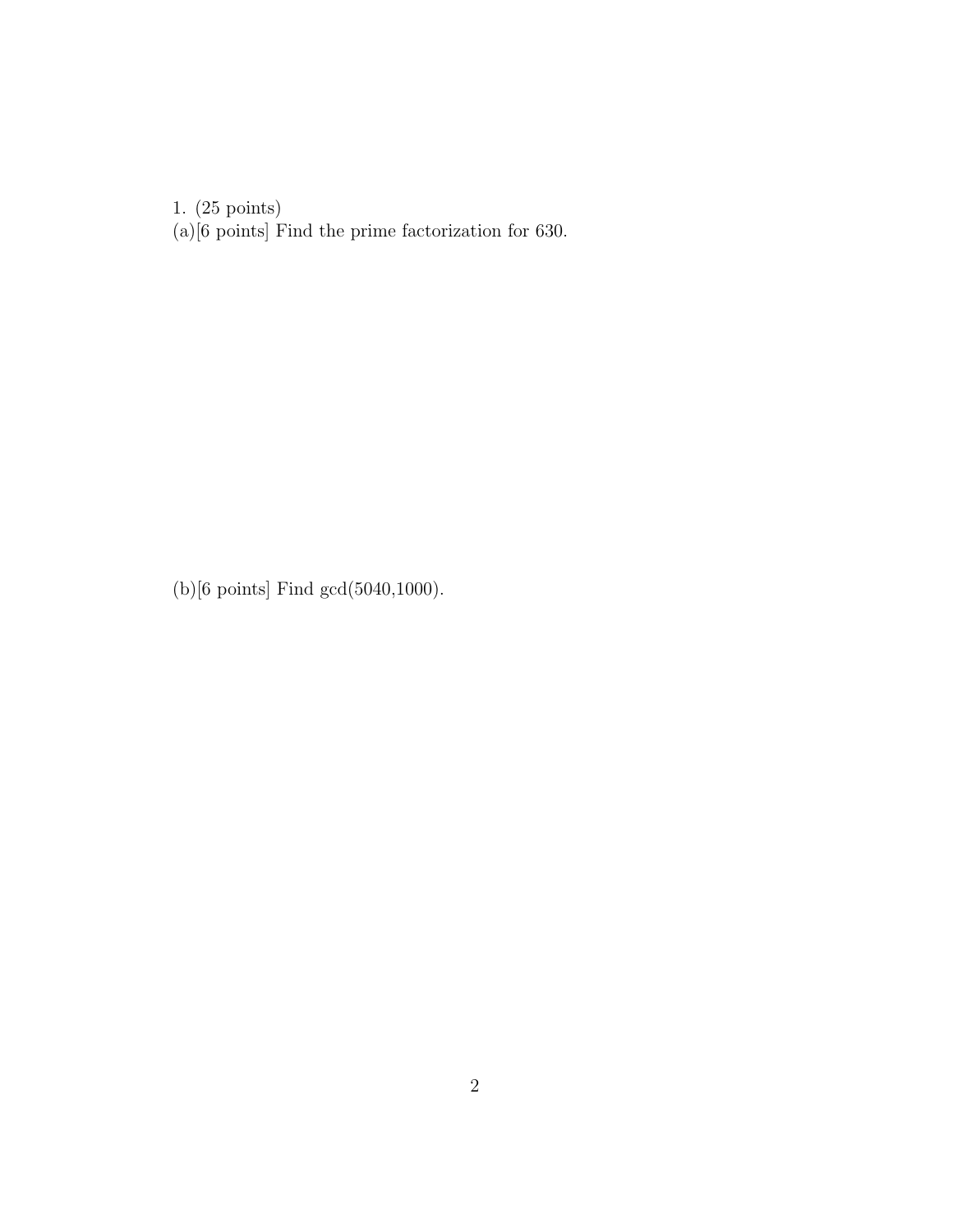(c)[6 points] Find the binary and hexadecimal representation for the number with decimal representation 151.

 $(d)$ [7 points]

$$
B(m, n) = \begin{cases} m + nB(m + 1, n - 1) & \text{if } n > 1 \\ 2m & \text{if } n = 1 \end{cases}
$$

Find  $B(3,3)$ .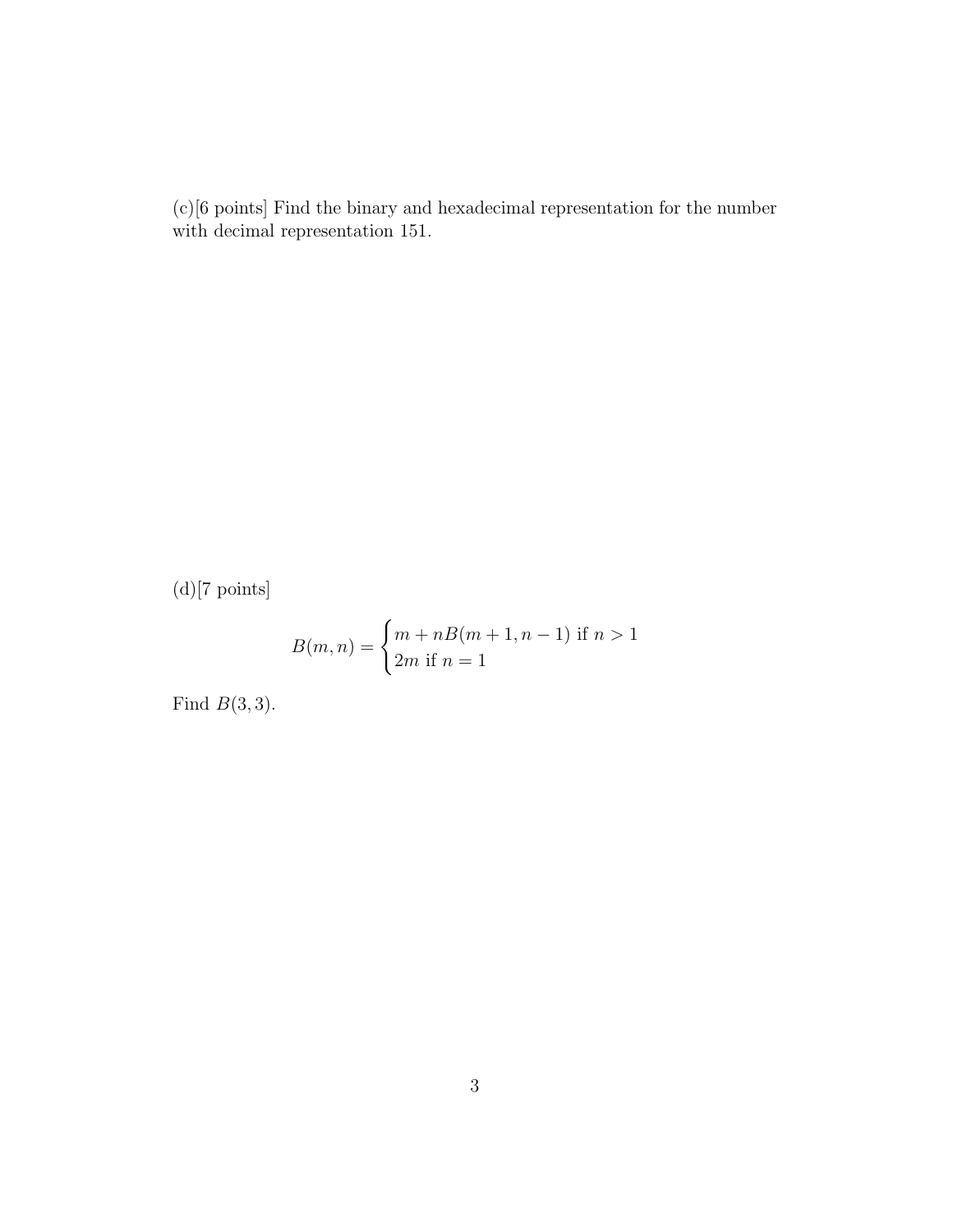(a)[9 points] The following is the Euclidean Algorithm applied to the integers 29 and 12:

> $(29) = 2(12) + 5$  $(12) = 2(5) + 2$  $(5) = 2(2) + 1$  $(2) = 2(1) + 0$

Run the algorithm "backwards" to write  $1=29s + 12t$  for suitable integers s and t.  $s = \underline{\hspace{1cm}}, t = \underline{\hspace{1cm}}.$ 

(b)[8 points] Use part (a) to find the multiplicative inverse for 12 modulo 29, i.e., the integer  $m$  such that

$$
12m\equiv 1\text{ modulo }29.
$$

Use the canonical representative modulo 29 as your answer. Thus your answer should be between 0 and 28 inclusive.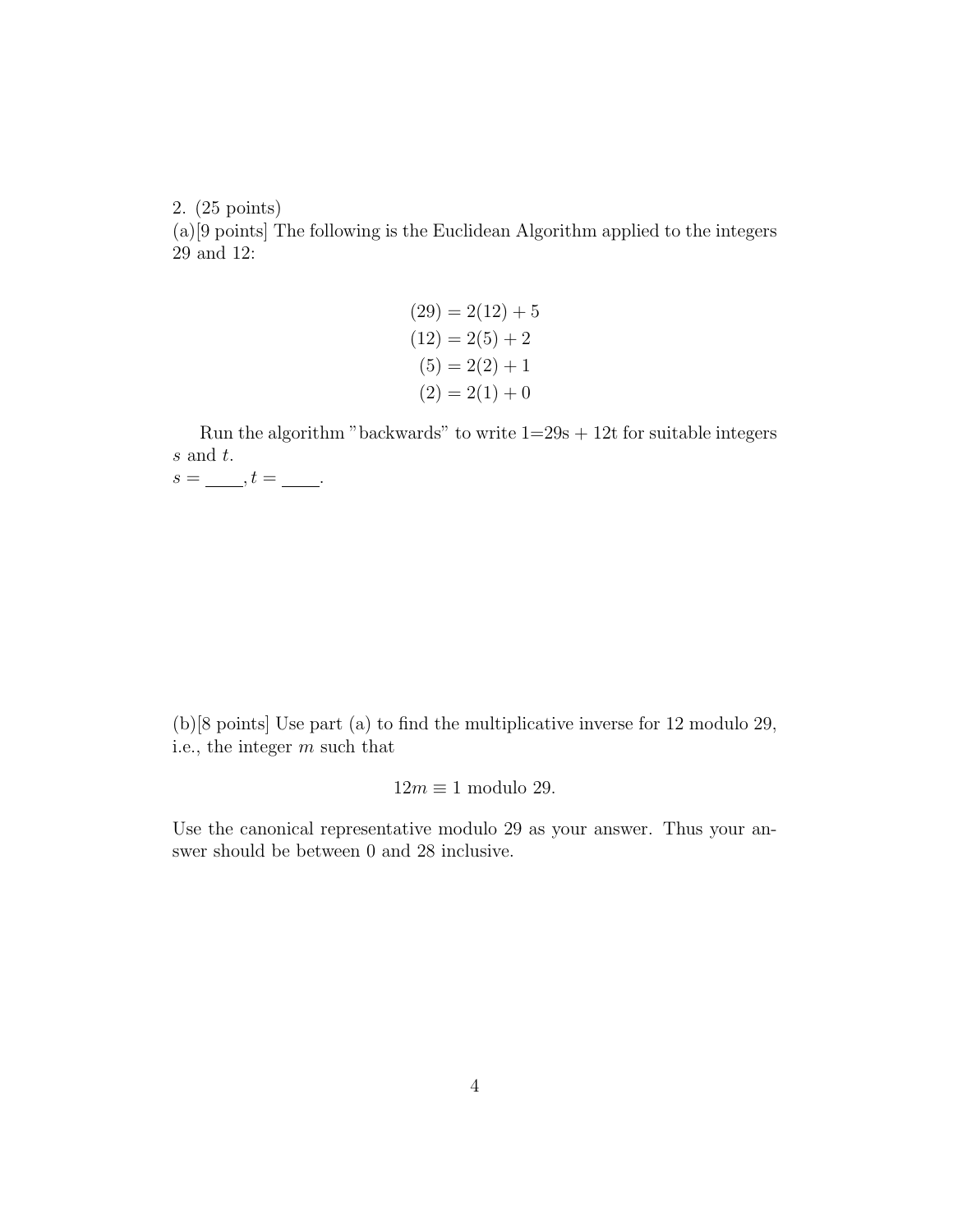(c)[8 points] We describe a coding method used in Agency X. First we convert letters into numbers via

A=0,B=1,C=2,D=3,E=4,F=5,G=6,H=7,I=8,J=9,K=10,L=11,M=12,N=13,  $O=14, P=15, Q=16, R=17, S=18, T=19, U=20, V=21, W=22, X=23, Y=24, Z=25.$ 

Then the agency codes these via the function

$$
f(x) = 7x + 10
$$
 modulo 26.

Thus C is coded as 24 since  $7(2) + 10 = 24$  and H is coded as 7 since  $7(7) + 10 = 59 \equiv 7$  modulo 26.

As an agent of Agency X, you receive a coded letter to signal your next action. The coded number is 11. Use that 15 is the inverse of 7 modulo 26 to find the original letter by solving

$$
11 = 7x + 10
$$
 modulo 26.

More generally, find a general formula  $x = g(y)$  to solve for the numerical value  $x$  of an original uncoded letter from its coded value  $y$ .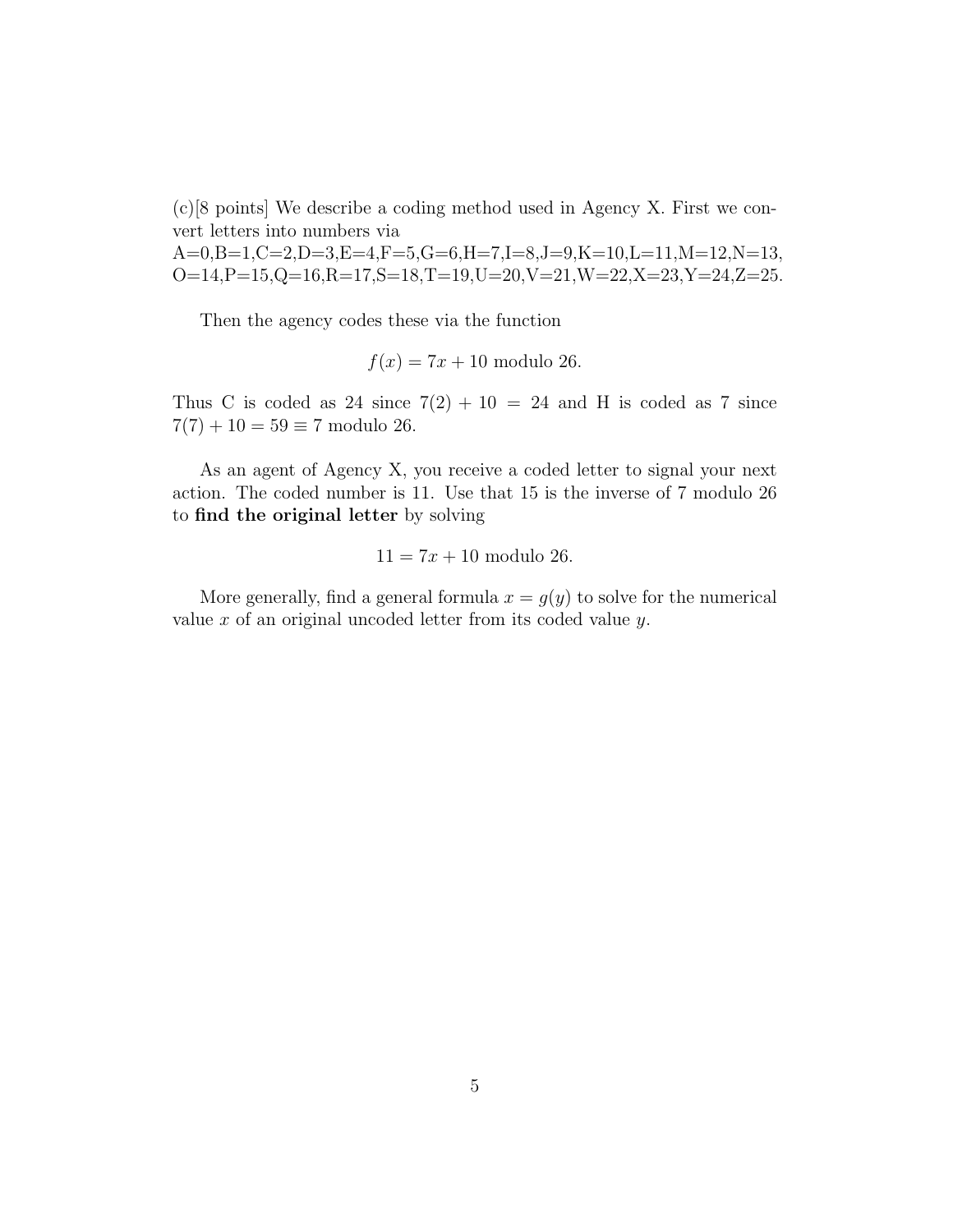(a) $[6 \text{ points}]$  Fill in the table below.

| $\boldsymbol{y}$ | $a_1 = y \mod 2$ |  | $a_2 = y \mod 7$ |  |
|------------------|------------------|--|------------------|--|
| $\boldsymbol{0}$ |                  |  |                  |  |
| $\,1$            |                  |  |                  |  |
| $\overline{2}$   |                  |  |                  |  |
| $\overline{3}$   |                  |  |                  |  |
| $\overline{4}$   |                  |  |                  |  |
| $\overline{5}$   |                  |  |                  |  |
| $\overline{6}$   |                  |  |                  |  |
| $\overline{7}$   |                  |  |                  |  |
| $\overline{8}$   |                  |  |                  |  |
| $\overline{9}$   |                  |  |                  |  |
| $\overline{10}$  |                  |  |                  |  |
| $\overline{11}$  |                  |  |                  |  |
| 12               |                  |  |                  |  |
| $\overline{13}$  |                  |  |                  |  |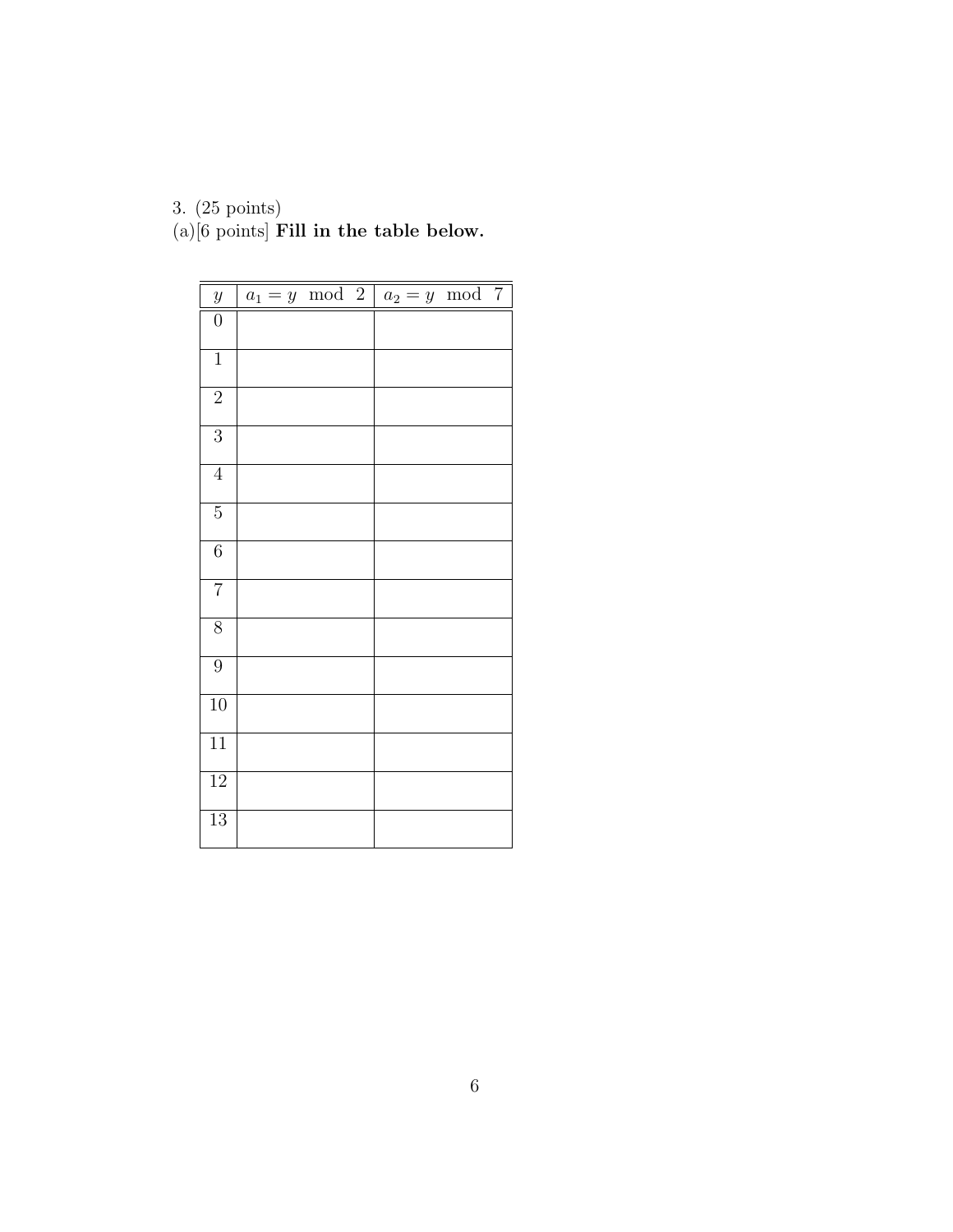(b)[7 points] Use the Chinese Remainder Theorem to find a formula for an integer y in the range 0 to 13 with remainders  $a_1$  modulo 2 and  $a_2$  modulo 7 respectively. More specifically  $y = Ca_1 + Da_2$  mod 14 for certain integers C and  $D$ , find  $C$  and  $D$ . You should use the Chinese Remainder Formula to get your answer to receive full credit.

(c)[12 points] Use Fermat's little theorem to find the canonical representatives for  $2^{323}$  modulo 5 and modulo 11. (Show your work!)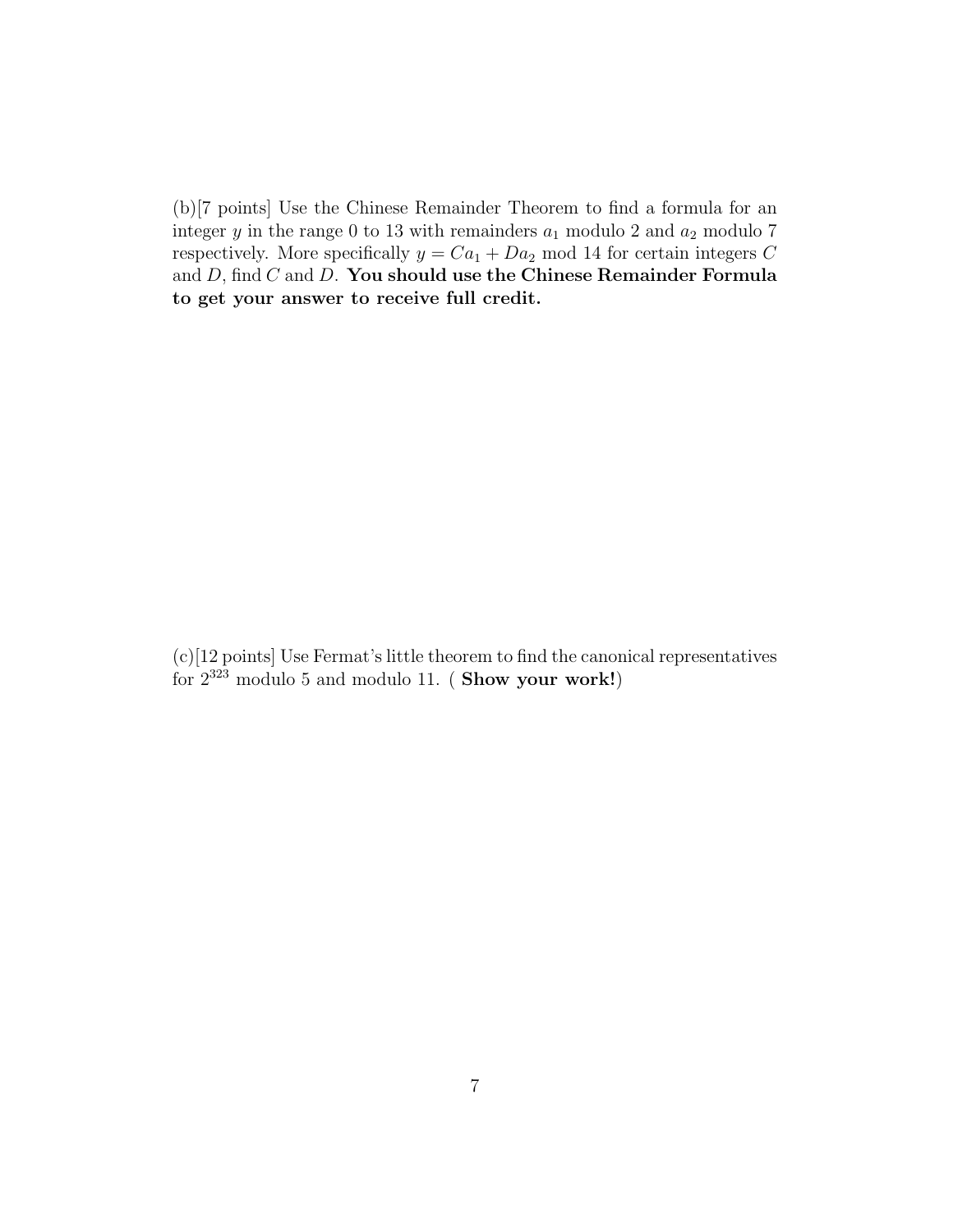(a)[10 points] Prove the following equality for all integers  $n \geq 1$  using the Principle of Mathematical Induction:

$$
1^3 + 2^3 + 3^3 + \dots + n^3 = \left(\frac{n(n+1)}{2}\right)^2
$$